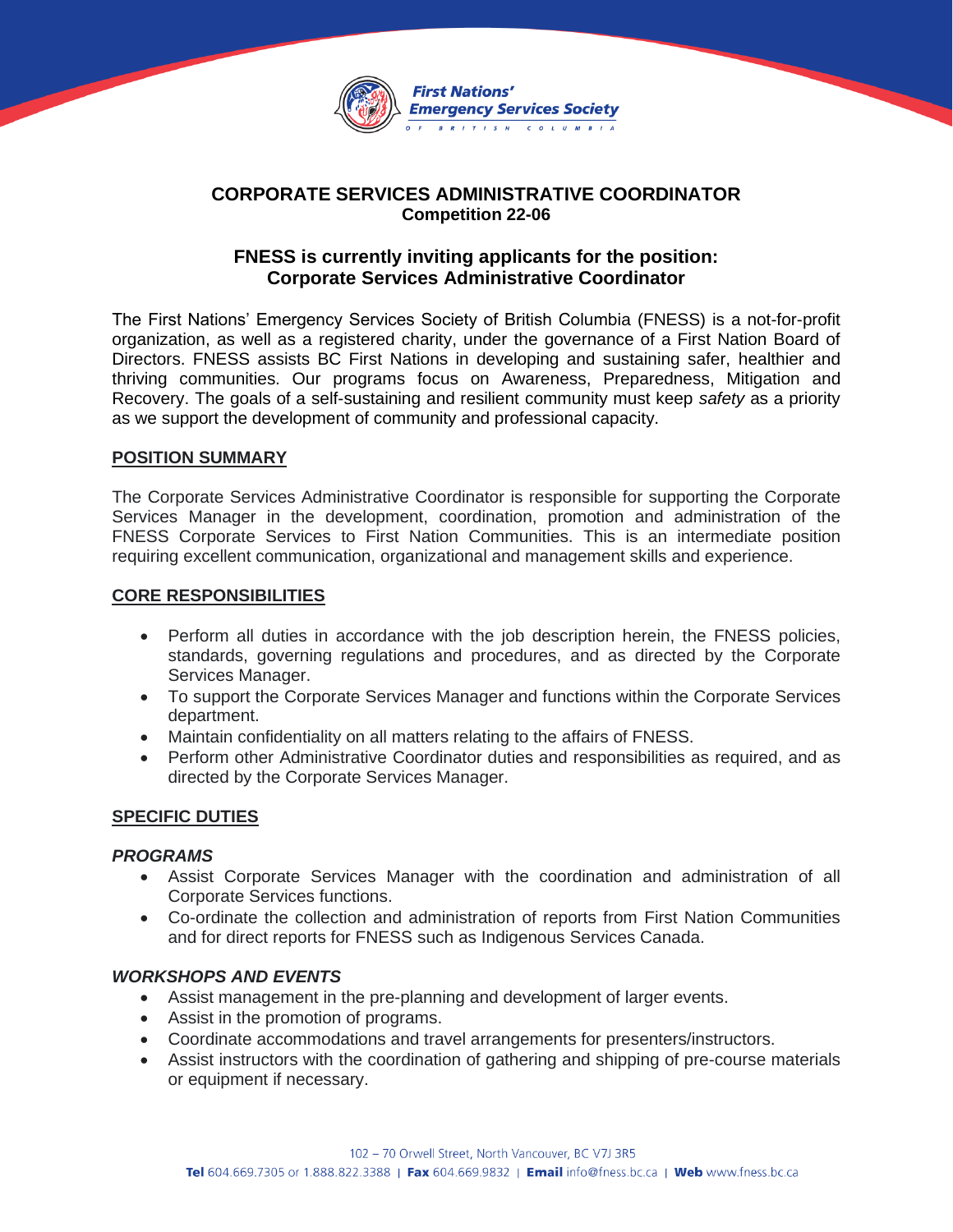

### *ADMINISTRATION*

- Provide own work plans (weekly, annually) as required.
- Assist Corporate Services Manager with program reports for both internal and external purposes.
- Assist and coordinate scheduling of meetings for Corporate Services.
- Start and maintain files for all courses/workshops/events.
- Ensure required Corporate Services information is collected, entered and maintained in various electronic databases and that these databases are properly managed.
- Distribute information packages and necessary forms to all First Nations Fire Departments and communities via fax, mail or email.
- Receive communication from enrollees and answer general questions regarding current and upcoming courses/workshops/events.

# **EDUCATION/TRAINING/EXPERIENCE**

- Grade 12 education.
- 2 3 years' experience in an administrative/supervisory role.
- Experience using computer systems and proficient with Microsoft Office programs.

# **MUST DEMONSTRATE THE FOLLOWING COMPETENCIES**

- Able to work with limited supervision.
- Work well in a team environment.
- Solid communication skills, both verbal and written.
- Versatile with capacity and capabilities to manage multiple projects.
- Highly motivated, detail oriented and dependable.
- Open to learning and accessible to all levels of the organization.
- Possess organizational, time management, and trouble-shooting competencies.
- Previous experience with session/workshop planning, implementation and reporting.
- Experience working in the fire and/or emergency services industry.
- Good understanding of governance requirements for First Nations' communities.
- Understanding of First Nations people, culture and customs.

### **REQUIREMENTS**

- For larger events this person may be required to travel to various locations throughout the province in order to pre-plan for events (meeting with other facility managers to look at facilities for preplanning purposes).
- Develops and maintains a level of cultural awareness of First Nation communities as it relates to the delivery of Fire Services programs.
- Develops and maintains a level of trust, integrity and professionalism with communities, clients and organizations.
- Criminal records check (will be required to work on First Nation reserves).
- Current driver's license with own transportation.

We are looking for the right fit to support the Corporate Services Division. The successful candidate must possess a valid Class 5 BC driver's license, a clear current criminal record check (vulnerable section) and will be required to supply a current driver's abstract.

*Preference may be given to individuals who self-identify as being of Indigenous ancestry.*